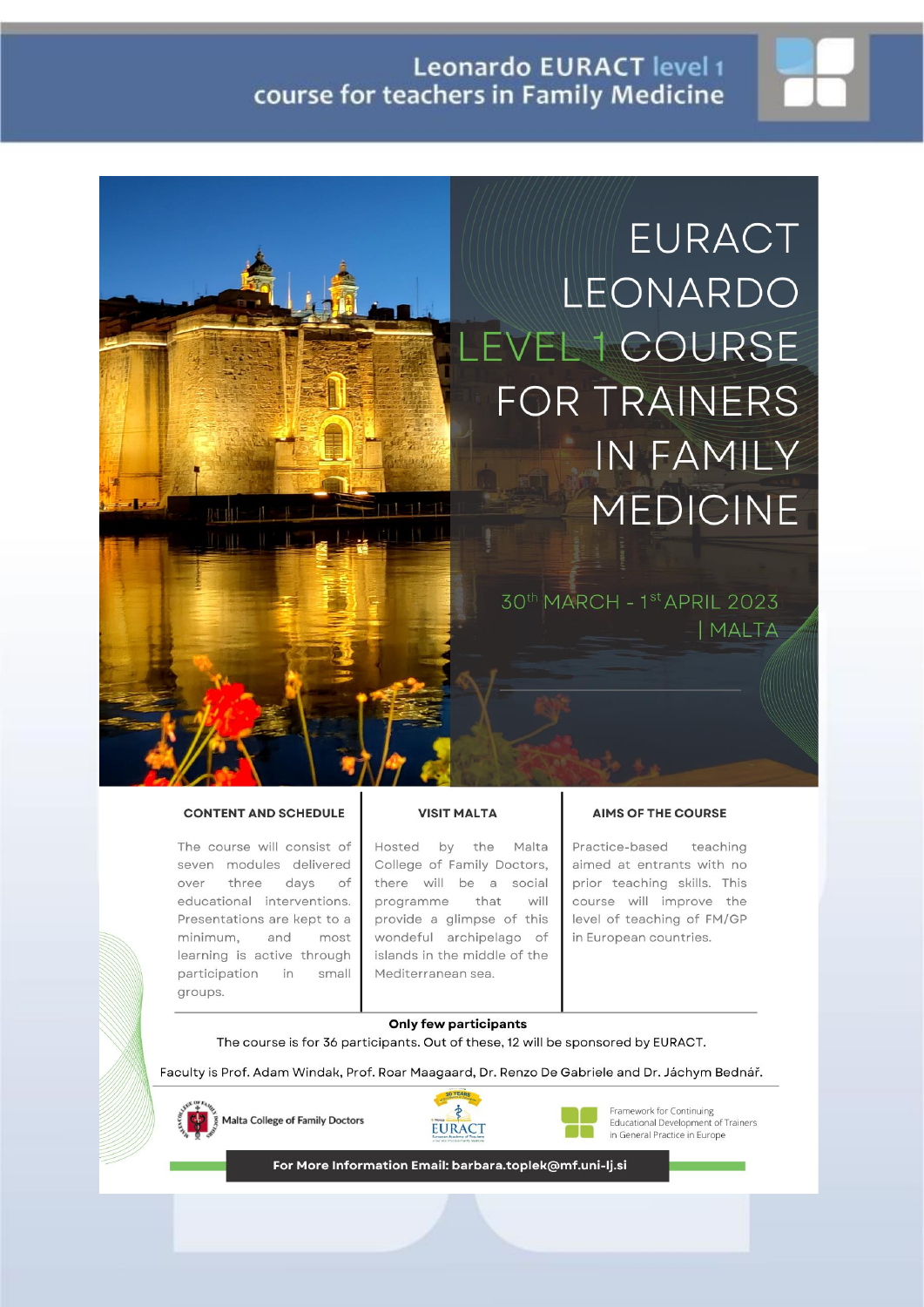## **Introduction**

**Leonardo LEVEL 1 course** for teachers in family medicine is conducted as part of the Leonardo da Vinci Programme Project: Framework for Continuing Educational Development of Trainers in General Practice in Europe (Project n° 2010-1- PL1-LEO05-11460) and is organized by a consortium of partners with a leading role being taken by the European Academy of Teachers in General Practice (EURACT).

# **About the Leonardo LEVEL 1 course:**

Over recent years a greater proportion of the teaching at undergraduate level is being provided by primary health care teachers, including general practice-based teaching, clinical skills training etc. This has led to an increase in the demand for teachers coming from a practice setting.

There is a similar need for trainers involved in specialty training for general practice. One-to-one teaching in the practice setting requires the application of specific methodologies and evaluation techniques, which may involve the patient with possible consequences to his/her health status. It also requires special knowledge and skills in feedback, and a close working relationship between trainee and trainer.

**The Leonardo EURACT level 1 course** is aimed at entrants to practice based teaching with no prior teaching skills training. Its main objectives are to improve the level of one-to-one teaching in European countries. The course will consist of seven modules delivered over three days of educational interventions. Most learning is active and participatory in small groups, with only minimum usage of formal presentations. The whole course will be held in English.

**Tutors:** Prof. Adam Windak, Prof. Roar Maagaard, Dr. Renzo De Gabriele, Dr. Jáchym Bednář

**Facilitators:** Dr. Martine Granek-Catarivas, Dr Mario Sammut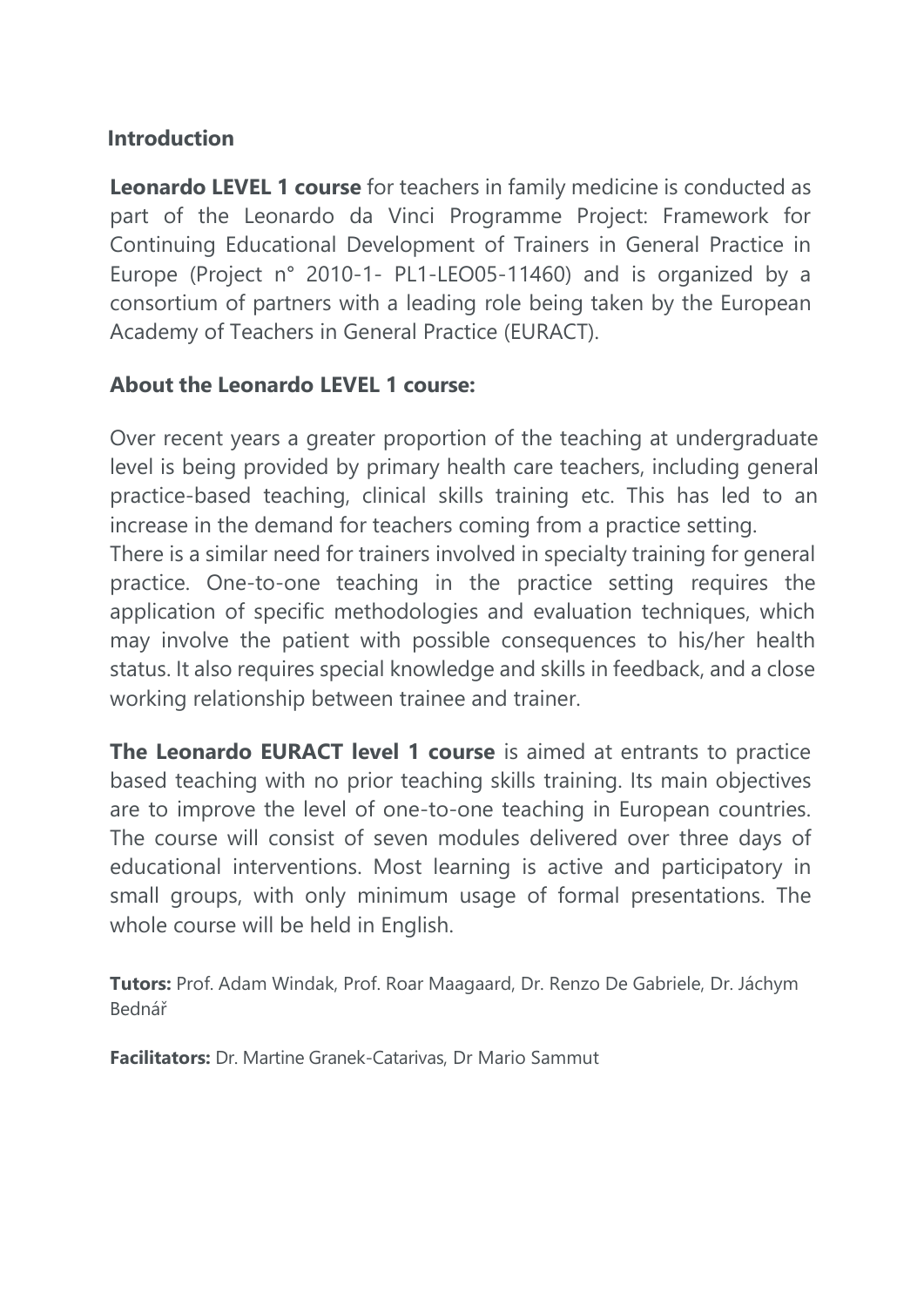### **Leonardo EURACT level 1 course for teachers in Family Medicine** *30th March – 1st April 2023, Malta*







# **Timetable and programme**

| Day - Time                   | <b>Module</b>  | <b>Title</b>                                         | <b>Type</b>                                            | <b>Duration</b> |
|------------------------------|----------------|------------------------------------------------------|--------------------------------------------------------|-----------------|
| <b>THURSDAY</b><br>30/3/2023 | M1             | <b>INTRODUCTION -</b><br><b>BEING A GOOD TRAINER</b> |                                                        | <b>180'</b>     |
| 09.00-09.15                  | M1.1           | Who we are                                           | Formal introduction of the<br>participants             | 15'             |
| 09.15-09.25                  | M1.2           | What is the course about                             | Presentation 1.1                                       | 10'             |
| 09.25-09.40                  | M1.3           | Sticker game                                         | Ice breaker exercise                                   | 15'             |
| 09.40-10.40                  | M1.4           | Group introductions - what is a good<br>trainer?     | <b>Small group brainstorm</b><br>/discussion           | 60'             |
| 10.40-11.05                  | M1.5           | Group reports                                        | Group presentation $-3$ minutes<br>per group           | 25'             |
| 11.05-11.20                  | M1.6           | What is a good trainer?                              | <b>Presentation 1.2</b>                                | 15'             |
| 11.20-12.00                  | M1.7           | What are my learning needs as a<br>teacher?          | <b>Small group discussion</b>                          | 40'             |
| 12.00-13.00                  |                | Lunch break                                          |                                                        | 60'             |
|                              | M <sub>2</sub> | <b>EDUCATION THEORY AND</b><br><b>ASSESSMENT</b>     |                                                        | <b>180'</b>     |
| 13.00-13.30                  | M2.1           | Education theory for teachers                        | Interactive presentation, pairs and<br>buzz groups 2.1 | 30'             |
| 13.30-14.10                  | M2.2           | Applying the theory - obstacles to<br>learning       | <b>Group discussion</b>                                | 40'             |
| 14.10-14.30                  | M2.3           | Group presentation                                   | Plenary discussion                                     | 20'             |
| 14.30-14.35                  | M2.4           | Speaking "assessment"                                | Introductory buzz group                                | 5'              |
| 14.35-15.00                  | M2.5           | Assessment theory for teachers                       | <b>Interactive presentation 2.2</b>                    | 25'             |
| 15.00-15.10                  | M2.6           | What is my role in assessing my<br>trainee?          | <b>Buzz groups and plenary</b><br>discussion           | 10'             |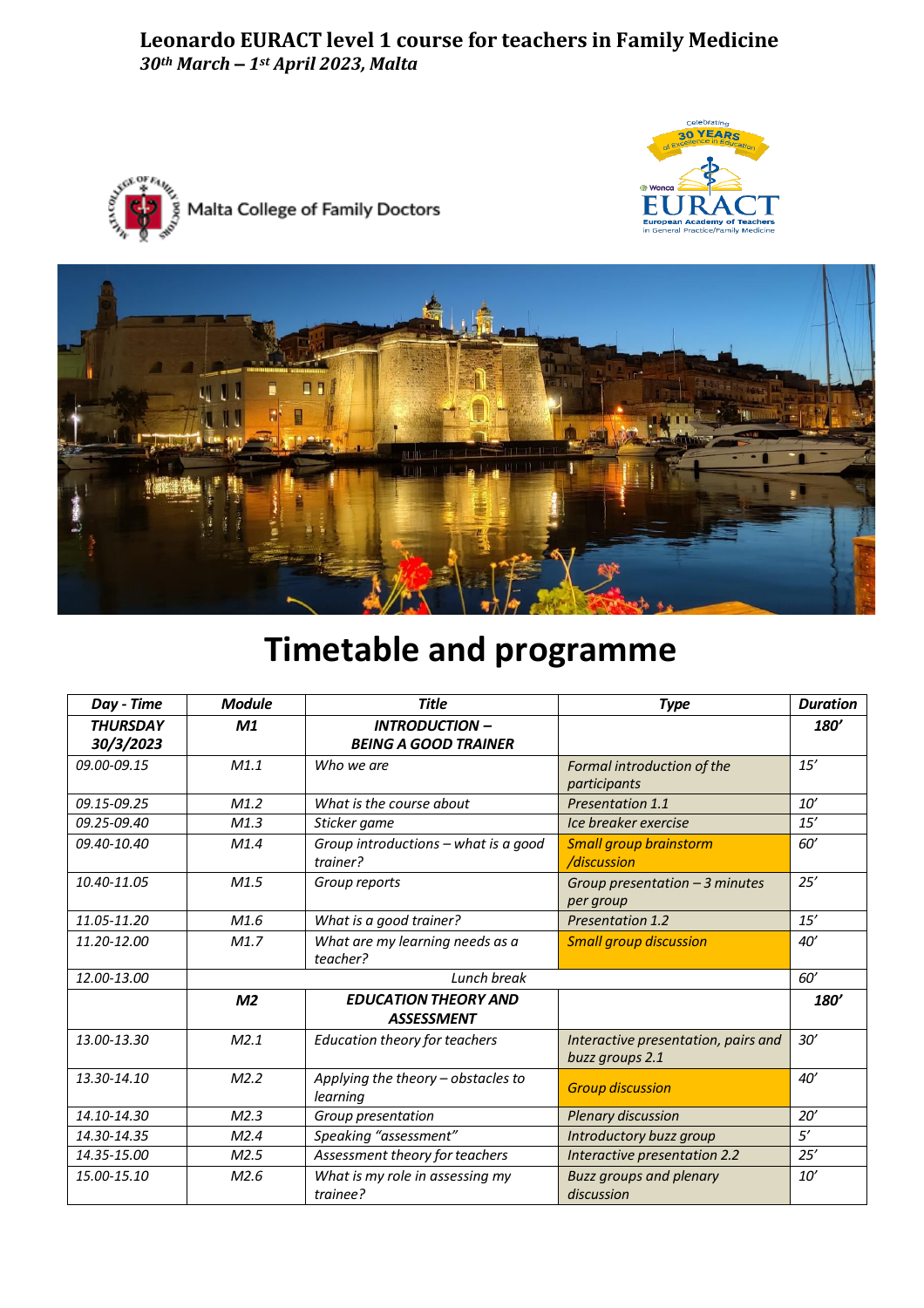## **Leonardo EURACT level 1 course for teachers in Family Medicine** *30th March – 1st April 2023, Malta*

| 15.10-15.50 | M2.7             | Assessments in my practice | Group task (produce a poster) | 40′         |
|-------------|------------------|----------------------------|-------------------------------|-------------|
| 15.50-16.00 | M2.8             | Poster review              | <i>View posters</i>           | <i>10'</i>  |
| 18.40-21.00 | Social Programme |                            |                               | <i>140'</i> |

| <b>FRIDAY</b><br>31/3/2023 | M <sub>3</sub>                       | <b>TEACHING METHODS AND</b><br><b>GIVING FEEDBACK</b>                                |                                                | <b>180'</b>     |
|----------------------------|--------------------------------------|--------------------------------------------------------------------------------------|------------------------------------------------|-----------------|
| 09.00-09.30                | M3.1                                 | What do we know about teaching<br>methods?                                           | <b>Small groups brainstorm</b>                 | 30'             |
| 09.30-09.45                | M3.2                                 | Group presentation                                                                   | Plenary presentation and<br>discussion         | 15'             |
| 09.45-10.05                | M3.3                                 | Teaching methods                                                                     | Presentation                                   | 20'             |
| 10.05-10.50                | M3.4                                 | Exploration of teaching methods                                                      | Video exercise in groups                       | 45'             |
| 10.50-11.05                | M3.5                                 | Feedback in practice                                                                 | Presentation                                   | 15'             |
| 11.05-11.55                | M3.6                                 | Use of feedback in teaching                                                          | <b>Trio exercise</b>                           | 50'             |
| 11.55-12.00                | M3.7                                 | Reflection in plenary                                                                | <b>Discussion</b>                              | $\overline{5'}$ |
| 12.00-13.00                |                                      | Lunch break                                                                          |                                                | 60'             |
|                            | M <sub>4</sub>                       | <b>LEARNING STYLES AND PERSONAL</b><br><b>LEARNING PLAN</b>                          |                                                | <b>180'</b>     |
| 13.00-13.20                | M 4.1                                | What is my learning style                                                            | Exercise in plenary                            | 20'             |
| 13.20-13.40                | M 4.2                                | Overview of theories on learning styles                                              | <b>Presentation 4.1</b>                        | 20'             |
| 13.40-14.00                | M 4.3                                | Learning styles in others                                                            | Exercise in plenary                            | 20'             |
| 14.00-14.30                | M.4.4                                | Learning styles- application to practica<br>teaching                                 | <b>Exercise in trios</b>                       | 30'             |
| 14.30-15.00                | M 4.5                                | How to construct a learning plan                                                     | <b>Presentation 4.2</b>                        | 30'             |
| 15.00-15.10                | M 4.6                                | Role-play demonstration                                                              | Role play in plenary                           | 10'             |
| 15.10-16.00                | M 4.7                                | Developing a personal learning plan                                                  | <b>Exercise in small groups</b>                | 50'             |
| 16.00-16.30                | Goldfish bowl exercise               |                                                                                      | $\overline{30'}$                               |                 |
| 18.40-21.00                | Social Programme                     |                                                                                      |                                                | 140'            |
| <b>SATURDAY</b>            | M <sub>5</sub>                       | <b>TEACHING SKILLS - ROLE PLAY</b>                                                   |                                                | <b>180'</b>     |
| 1/4/2023                   |                                      | <b>TEACHING SKILLS - PROBLEM</b>                                                     |                                                |                 |
|                            |                                      | <b>PATIENT CASES</b>                                                                 |                                                |                 |
| 09.00-09.35                | M 5.1                                | Theoretical background                                                               | Presentation & buzz groups                     | 35'             |
| 09.35-10.20                | M 5.2                                | Using role play                                                                      | <b>Small groups</b>                            | 45'             |
| 10.20-10.30                | M 5.3                                | How does this help?                                                                  | <b>Plenary discussion</b>                      | $10'$           |
| 10.30-11.15                | M 5.4                                | Developing roles                                                                     | <b>Small groups</b>                            | 45'             |
| 11.15-12.00                | M 5.5                                | Presenting roles                                                                     | Plenary                                        | 45'             |
| 12.00-13.00                | Lunch break                          |                                                                                      |                                                | 60'             |
|                            | M6                                   | Preparing the practice and<br><b>Designing the programme</b>                         |                                                | 60'             |
| 13.00-13.20                | M 6.1                                | How not to do it!                                                                    | Role play by tutors<br>(or video) - Discussion | 20'             |
| 13.20-13.40                | M 6.2                                | Preparing the practice and developing<br>a learning plan                             | Presentation                                   | 20'             |
| 13.40-14.40                | M 6.3                                | The first 28 days in the practice                                                    | Developing a learning plan in<br>groups        | 60'             |
| 14.40-15.00                | M 6.4                                | The learning plans                                                                   | Reports from the groups                        | 20'             |
|                            | M7                                   | <b>Conclusion</b>                                                                    |                                                | 60'             |
| 15.00-15.15                |                                      | <b>EURACT Framework for Continuing</b><br><b>Educational Development of Trainers</b> | Presentation                                   | 15'             |
| 15.15-16.00                | <b>Summary and Course Evaluation</b> |                                                                                      | 45'                                            |                 |